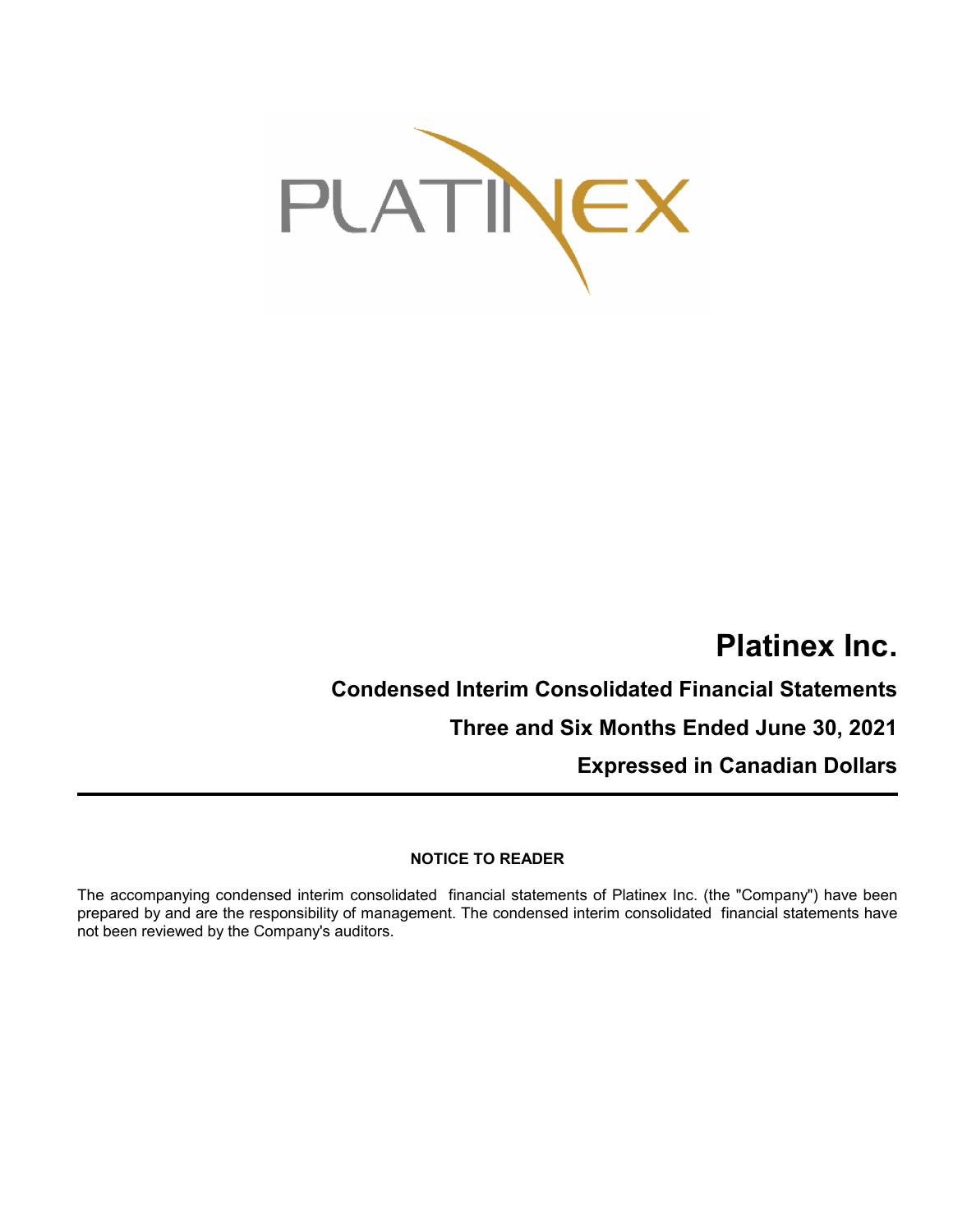# **Platinex Inc.**

**Condensed Interim Consolidated Statements of Financial Position**

| <b>Expressed in Canadian Dollars</b> |  |
|--------------------------------------|--|
|--------------------------------------|--|

|                                                                                                                                                | As at<br><b>June 30,</b><br>2021                       |                | As at<br>December 31,<br>2020                          |
|------------------------------------------------------------------------------------------------------------------------------------------------|--------------------------------------------------------|----------------|--------------------------------------------------------|
| <b>ASSETS</b>                                                                                                                                  |                                                        |                |                                                        |
| <b>Current assets</b><br>Cash<br><b>HST</b> receivable<br>Prepaid expenses                                                                     | \$<br>416,827<br>77,864<br>46,786                      | \$             | 1,393,872<br>30,327<br>84,741                          |
| <b>Total current assets</b>                                                                                                                    | 541,477                                                |                | 1,508,940                                              |
| <b>Non-current assets</b><br>Exploration and evaluation assets (note 3)<br>Equipment                                                           | 1,747,805<br>274                                       |                | 1,173,540<br>549                                       |
| <b>Total non-current assets</b>                                                                                                                | 1,748,079                                              |                | 1,174,089                                              |
| <b>Total assets</b>                                                                                                                            | \$<br>2,289,556                                        | $\mathfrak{S}$ | 2,683,029                                              |
| <b>LIABILITIES AND SHAREHOLDERS' EQUITY</b><br><b>Current liabilities</b><br>Accounts payable and accrued liabilities (note 8)                 | \$<br>255,945                                          | \$             | 247,841                                                |
| <b>Total current liabilities</b><br>Loan payable (note 4)                                                                                      | 255,945<br>40,000                                      |                | 247,841<br>40,000                                      |
| <b>Total liabilities</b>                                                                                                                       | 295,945                                                |                | 287,841                                                |
| <b>Shareholders' equity</b><br>Share capital (note 5)<br>Share warrant reserve (note 6)<br>Contributed surplus (note 7)<br>Accumulated deficit | 10,599,399<br>1,633,309<br>1,871,999<br>(12, 111, 096) |                | 10,525,580<br>1,654,928<br>1,660,351<br>(11, 445, 671) |
| <b>Total shareholders' equity</b>                                                                                                              | 1,993,611                                              |                | 2,395,188                                              |
| Total liabilities and shareholders' equity                                                                                                     | \$<br>2,289,556                                        | $\mathfrak{S}$ | 2,683,029                                              |

Nature of operations and going concern (note 1) Commitments and contingencies (note 10)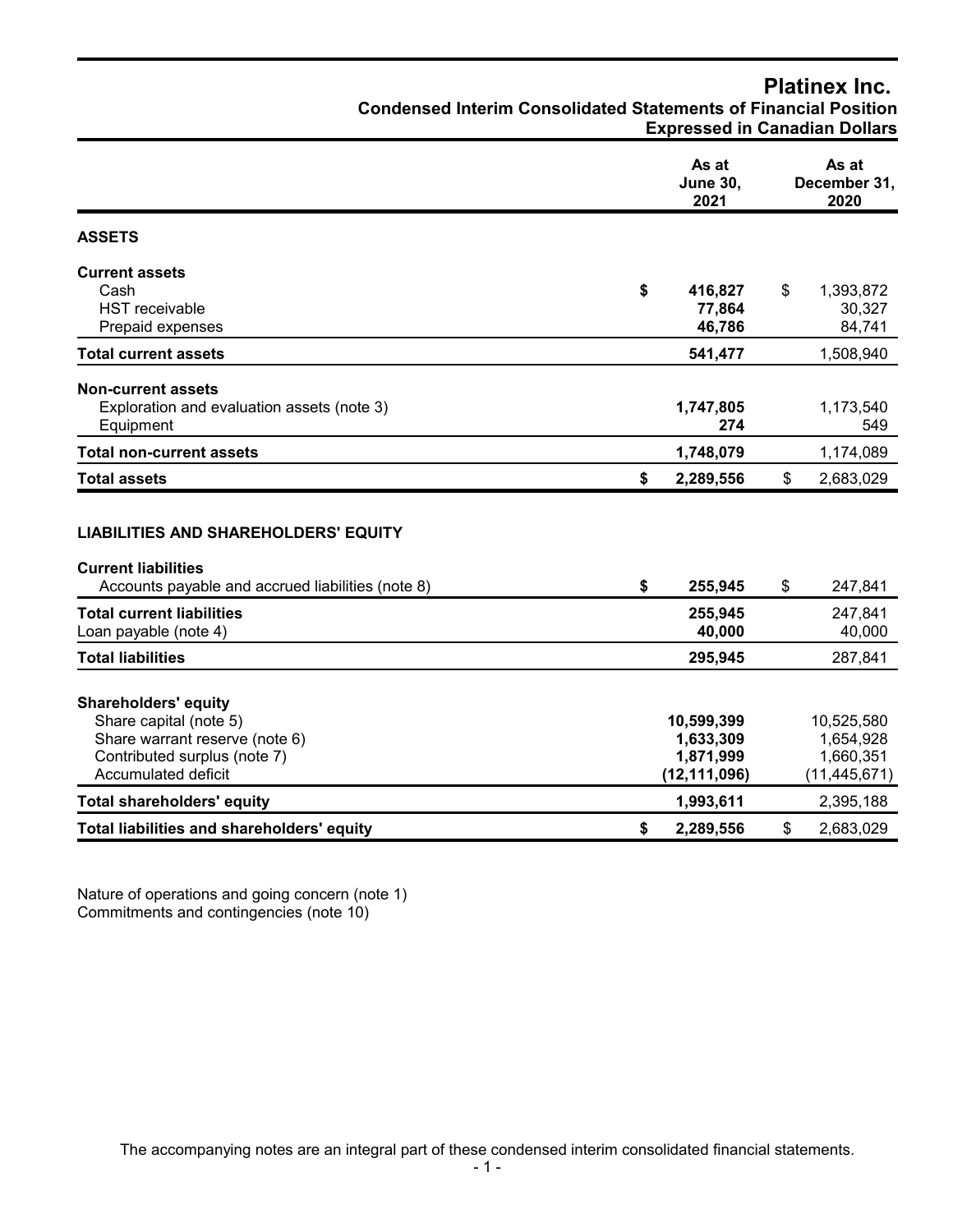# **Platinex Inc.**

# **Condensed Interim Consolidated Statements of Loss and Comprehensive Loss Expressed in Canadian Dollars**

|                                                                             | <b>Three Months Ended</b><br><b>June 30.</b> |                 |  |               | <b>Six Months Ended</b><br><b>June 30,</b> |                 |      |             |
|-----------------------------------------------------------------------------|----------------------------------------------|-----------------|--|---------------|--------------------------------------------|-----------------|------|-------------|
|                                                                             |                                              | 2021            |  | 2020          |                                            | 2021            |      | 2020        |
| <b>Expenses</b>                                                             |                                              |                 |  |               |                                            |                 |      |             |
| Professional fees (note 8)                                                  | \$                                           | 71,026 \$       |  | 65,397 \$     |                                            | 98,051          | - \$ | 78,058      |
| Consulting fees                                                             |                                              | 40,750          |  |               |                                            | 77,777          |      | 4,571       |
| Depreciation                                                                |                                              | 137             |  | 103           |                                            | 274             |      | 206         |
| Investor relations                                                          |                                              | 88,217          |  | ٠             |                                            | 160,428         |      |             |
| Management fees and salaries (note 8)                                       |                                              | 43,500          |  | 20,250        |                                            | 66,250          |      | 40,500      |
| Office and general                                                          |                                              | 23,677          |  | 3,602         |                                            | 45,614          |      | 8,336       |
| Rent (note 8)                                                               |                                              | 1,500           |  | 1,500         |                                            | 3,000           |      | 3,000       |
| Regulatory and transfer agent fees                                          |                                              | 1,650           |  | 7,169         |                                            | 2,383           |      | 12,083      |
| Share based payments (notes 7 and 8)                                        |                                              | 8,833           |  |               |                                            | 211,648         |      |             |
| Net loss and comprehensive loss for the period                              | \$                                           | $(279, 290)$ \$ |  | $(98,021)$ \$ |                                            | $(665, 425)$ \$ |      | (146, 754)  |
| Basic and diluted loss per share                                            | \$                                           | $(0.00)$ \$     |  | $(0.00)$ \$   |                                            | $(0.00)$ \$     |      | (0.00)      |
| Weighted average number of common shares<br>outstanding - basic and diluted |                                              | 156,508,224     |  | 102,614,927   |                                            | 156,271,499     |      | 102,368,773 |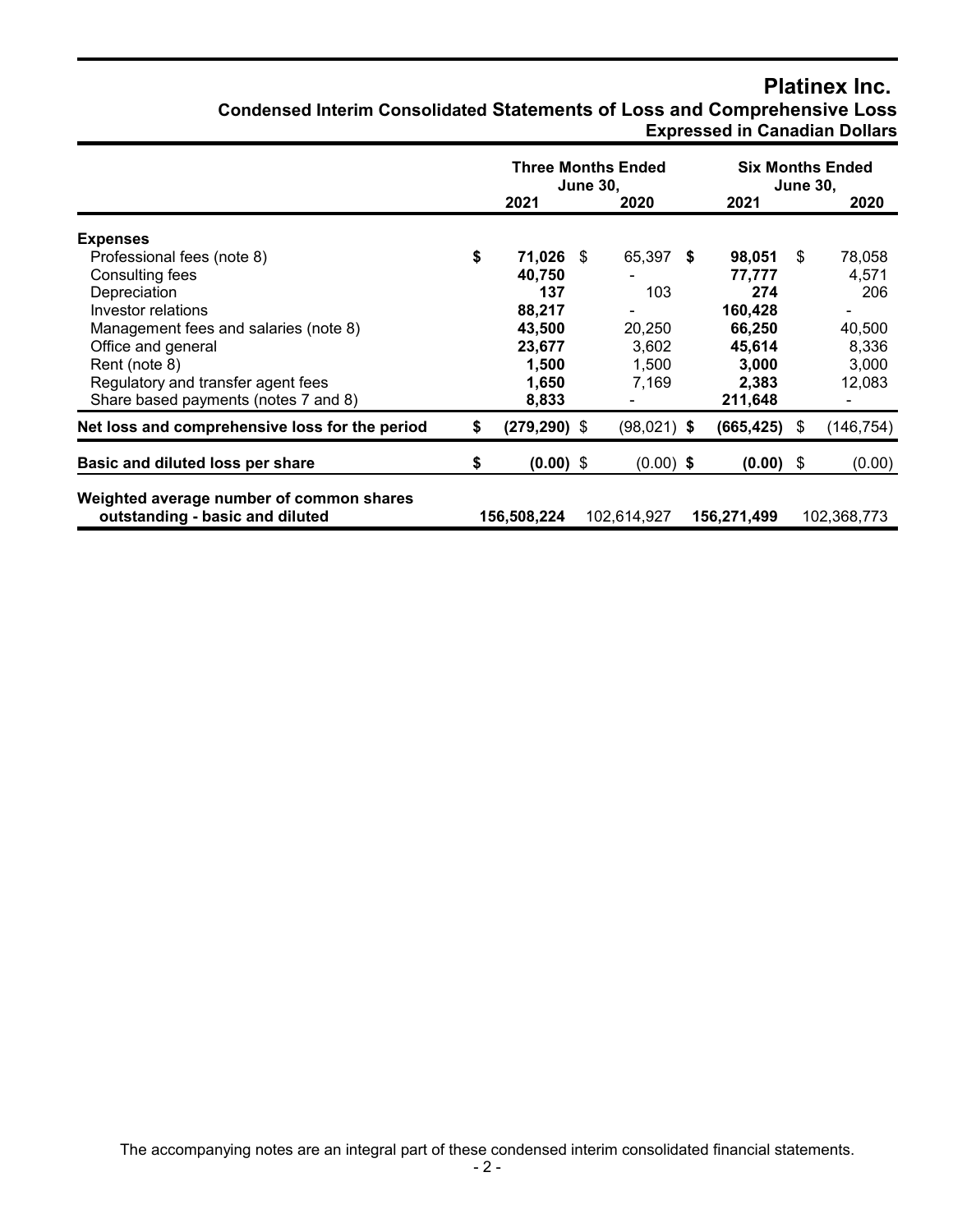# **Platinex Inc. Condensed Interim Consolidated Statements of Cash Flows Expressed in Canadian Dollars**

|                                                                             | <b>Six Months Ended</b><br><b>June 30,</b> |    |            |
|-----------------------------------------------------------------------------|--------------------------------------------|----|------------|
|                                                                             | 2021                                       |    | 2020       |
| <b>Operating activities</b>                                                 |                                            |    |            |
| Net loss for the period                                                     | \$<br>(665, 425)                           | \$ | (146, 754) |
| Adjustments to reconcile net loss to net cash used in operating activities: |                                            |    |            |
| Depreciation                                                                | 274                                        |    | 206        |
| Share based payments                                                        | 211,648                                    |    |            |
| Changes in non-cash working capital items:                                  |                                            |    |            |
| <b>HST</b> receivable                                                       | (47, 537)                                  |    | (4,670)    |
| Prepaid expenses                                                            | 37,955                                     |    | 4,152      |
| Accounts payable and accrued liabilities                                    | 8,105                                      |    | 86,992     |
| Net cash used in operating activities                                       | (454, 980)                                 |    | (60, 074)  |
|                                                                             |                                            |    |            |
| <b>Investing activities</b>                                                 |                                            |    |            |
| Expenditures for exploration and evaluation assets                          | (574, 265)                                 |    |            |
| Net cash used in investing activities                                       | (574, 265)                                 |    |            |
|                                                                             |                                            |    |            |
| <b>Financing activities</b>                                                 |                                            |    |            |
| Proceeds from common shares issued                                          | 52,200                                     |    | 33,000     |
| Proceeds from subscription receipts                                         |                                            |    | 36,000     |
| Proceeds from loan payable                                                  |                                            |    | 40,000     |
| Net cash provided by financing activities                                   | 52,200                                     |    | 109,000    |
|                                                                             |                                            |    |            |
| Net change in cash                                                          | (977, 045)                                 |    | 48,926     |
| Cash, beginning of period                                                   | 1,393,872                                  |    | 1,154      |
| Cash, end of period                                                         | \$<br>416,827                              | \$ | 50,080     |
|                                                                             |                                            |    |            |
| <b>Supplemental information</b>                                             |                                            |    |            |
| Fair value of warrants exercised                                            | \$<br>21,619                               | \$ |            |

The accompanying notes are an integral part of these condensed interim consolidated financial statements.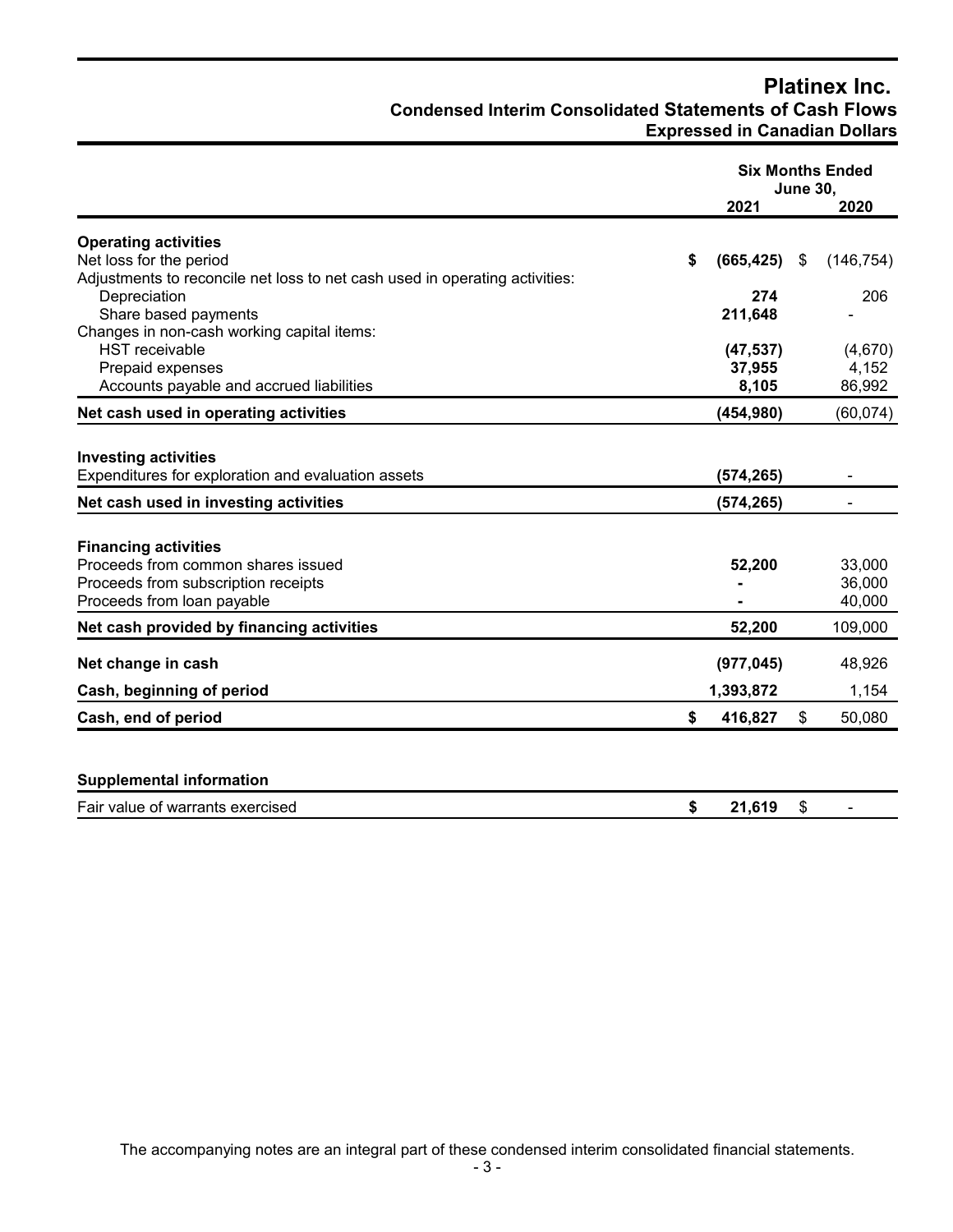# **Platinex Inc. Condensed Interim Consolidated Statements of Changes in Shareholders' Equity (Deficiency) Expressed in Canadian Dollars**

|                                                                                                                                                                            |    | <b>Share</b><br>Capital |    | <b>Share</b><br>Warrant<br><b>Reserve</b> | <b>Contributed</b><br><b>Surplus</b> | <b>Accumulated</b><br><b>Deficit</b>   |    | Total                                        |
|----------------------------------------------------------------------------------------------------------------------------------------------------------------------------|----|-------------------------|----|-------------------------------------------|--------------------------------------|----------------------------------------|----|----------------------------------------------|
| Balance, December 31, 2019<br>Net loss and comprehensive loss for the period<br>Common shares issued for cash (note 5(b)(i)(ii))<br>Expiry of stock options                | S. | 8,272,886<br>22,000     | S. | 590,391<br>11,000                         | \$1,326,806<br>(51, 057)             | \$(10,674,059)<br>(146, 754)<br>51,057 | S  | (483, 976)<br>(146, 754)<br>33,000           |
| <b>Balance, June 30, 2020</b>                                                                                                                                              | S. | 8,294,886               | S. | 601,391                                   | \$1,275,749                          | \$(10, 769, 756)                       | `S | (597, 730)                                   |
| Balance, December 31, 2020<br>Net loss and comprehensive loss for the period<br>Common shares issued for the exercise of warrants (note 5(b)(iii))<br>Share based payments | S. | 10,525,580<br>73,819    |    | \$1,654,928<br>(21, 619)                  | \$1,660,351<br>211,648               | \$(11, 445, 671)<br>(665, 425)         | S  | 2,395,188<br>(665, 425)<br>52,200<br>211,648 |
| <b>Balance, June 30, 2021</b>                                                                                                                                              |    | \$10,599,399            |    | \$1,633,309                               | \$1,871,999                          | \$(12, 111, 096)                       | S. | 1,993,611                                    |

The accompanying notes are an integral part of these condensed interim consolidated financial statements.

- 4 -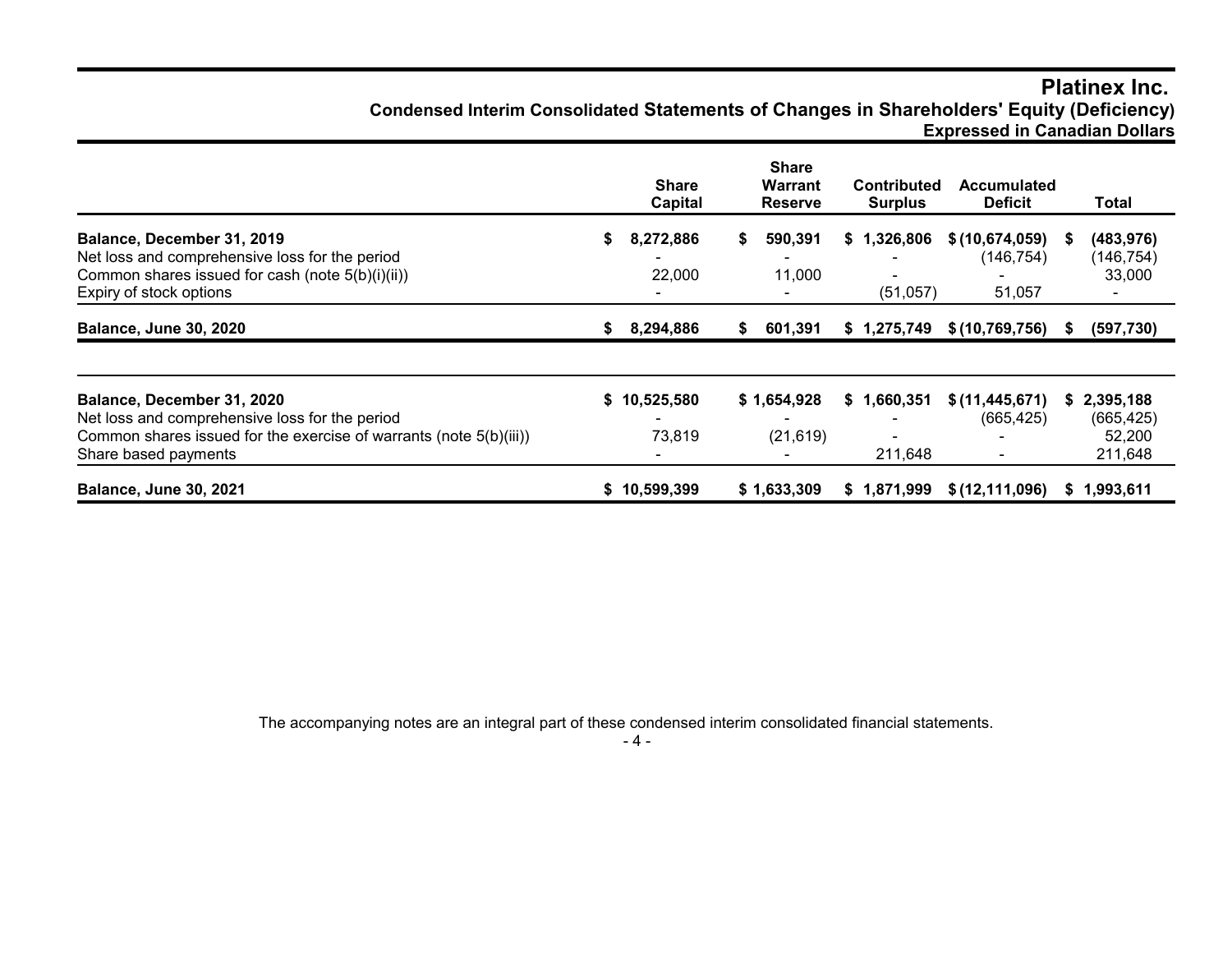#### **1. NATURE OF OPERATIONS AND GOING CONCERN**

Platinex Inc., which together with its subsidiaries is collectively referred to as the "Company" or "Platinex", is a Canadian company whose business activity is the exploration and evaluation of mineral properties in Canada. Platinex was incorporated under the Ontario Business Corporations Act on August 12, 1998.

Until March 22, 2017, the Company was listed on the TSX Venture Exchange, having the symbol PTX-V, as a Tier 2 mining issuer. Effective March 23, 2017, the Company is listed on the Canadian Securities Exchange, having the symbol PTX. The address of the Company's corporate office and principal place of business is 807-20 William Roe Blvd., Newmarket, Ontario, L3Y 5V8, Canada.

These condensed interim consolidated financial statements were approved and authorized for issue by the Board of Directors on August 18, 2021.

For the six months ended June 30, 2021, the Company generated a net loss of \$665,425 (six months ended June 30, 2020 - \$146,754), has an accumulated deficit of \$12,111,096 as at June 30, 2021 (December 31, 2020 - \$11,445,671) and has negative cash flow from operations amounting to \$454,980 for (six months ended June 30, 2020 - \$60,074).

Management estimates that the funds available as at June 30, 2021 may not be sufficient to meet the Company's obligations and budgeted expenditures through December 31, 2021. The Company will have to raise additional funds to continue operations. The Company is pursuing financing alternatives to fund its operations and to continue its activities as a going concern. Although there is no assurance that the Company will be successful in these actions, management is confident that it will be able to secure the necessary financing through the issuance of new debt and equity.

Commencing in March 2020, the outbreak of the novel strain of coronavirus known as "COVID-19" has resulted in governments worldwide enacting emergency measures to combat the spread of the virus. These measures, which include the implementation of travel bans, self-imposed quarantine periods and social distancing, have caused material disruption to businesses globally resulting in an economic slowdown. Global equity markets have experienced significant volatility and weakness. Governments and central banks have reacted with significant monetary and fiscal interventions designed to stabilize economic conditions. The duration and impact of the COVID-19 pandemic is unknown at this time, as is the efficacy of the government and central bank interventions. It is not possible to reliably estimate the length and severity of these developments and the impact on the financial results and condition of the Company.

Although these condensed interim consolidated financial statements have been prepared using International Financial Reporting Standards ("IFRS") applicable to a going concern, the above-noted events and conditions indicate a material uncertainty which may cast significant doubt on the Company's ability to continue as a going concern.

These condensed interim consolidated financial statements do not reflect the adjustments to the carrying amounts of assets and liabilities, to the reported expenses and to the financial position classifications that would be necessary if the going concern assumption was inappropriate. These adjustments could be material.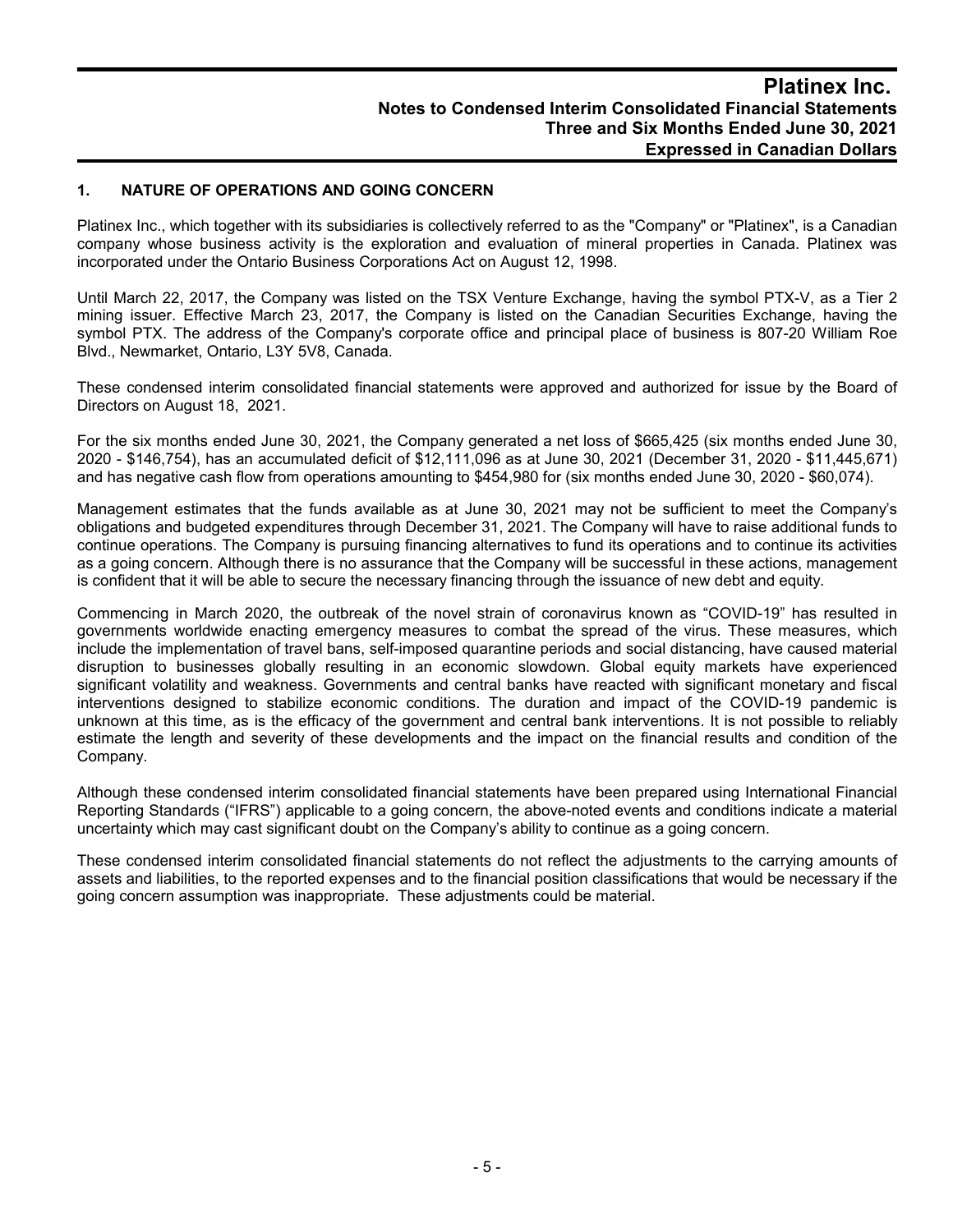### **2. BASIS OF PREPARATION**

#### *Basis of Presentation and Measurement*

These condensed interim consolidated financial statements have been prepared in accordance with International Accounting Standard 34 Interim Financial Reporting ("IAS 34") as issued by the International Accounting Standards Board ("IASB") and under the historical cost method, except for certain financial instruments measured at fair value.

These condensed interim consolidated financial statements should be read in conjunction with the Company's annual consolidated financial statements for the years ended December 31, 2020 and 2019 which have been prepared in accordance with IFRS as issued by the IASB. The accounting policies and methods adopted are consistent with those disclosed in the Company's consolidated financial statements for the years ended December 31, 2020 and 2019, except as noted below. Any subsequent changes to IFRS that are given effect in the Company's annual financial statements for the year ending December 31, 2021 could result in restatement of these unaudited condensed interim financial statements.

The preparation of financial statements in conformity with IFRS requires the use of certain critical accounting estimates. It also requires management to exercise its judgment in the process of applying the group's accounting policies. The areas involving a higher degree of judgment or complexity, or areas where assumptions and estimates are significant to the condensed interim consolidated financial statements are disclosed in the Company's consolidated financial statements as at and for the years ended December 31, 2020 and 2019.

#### Accounting standards effective for future periods

There are no IFRS or IFRIC interpretations that are not yet in effect that are currently expected to have a material impact on the Company.

#### **3. EXPLORATION AND EVALUATION ASSETS**

|                                      | <b>Shining Tree</b> |  |  |  |  |
|--------------------------------------|---------------------|--|--|--|--|
| <b>Balance at December 31, 2019</b>  | S                   |  |  |  |  |
| Option payment - shares and warrants | 960,000             |  |  |  |  |
| <b>Exploration costs</b>             | 213,539             |  |  |  |  |
|                                      |                     |  |  |  |  |
| <b>Balance at December 31, 2020</b>  | 1,173,540           |  |  |  |  |
| Royalty payment received             | (12,500)            |  |  |  |  |
| <b>Exploration costs</b>             | 586,765             |  |  |  |  |
| Balance at June 30, 2021             | 1.747.805           |  |  |  |  |

#### Shining Tree Property, Ontario

In 2011, the Company vested an option agreement with Skead Holdings Ltd. ("Skead"), with respect to 139 claim units (5,680 acres or 2,299 ha), situated in Churchill, MacMurchy and Asquith Townships in Ontario (the "Shining Tree property"). In March, 2018, the Company settled a cumulative overdue advance royalty payment by issuance of 292,307 common shares to Skead in connection with the Shining Tree property. The settlement comprised an aggregate amount of \$73,000, which included a \$35,000 cash payment. The Company now holds a 100% interest in the claims subject to a 3% NSR and advance royalty payments of \$10,000 per year commencing in April 2019. Advance royalty payments for 2019 and 2020 have been paid.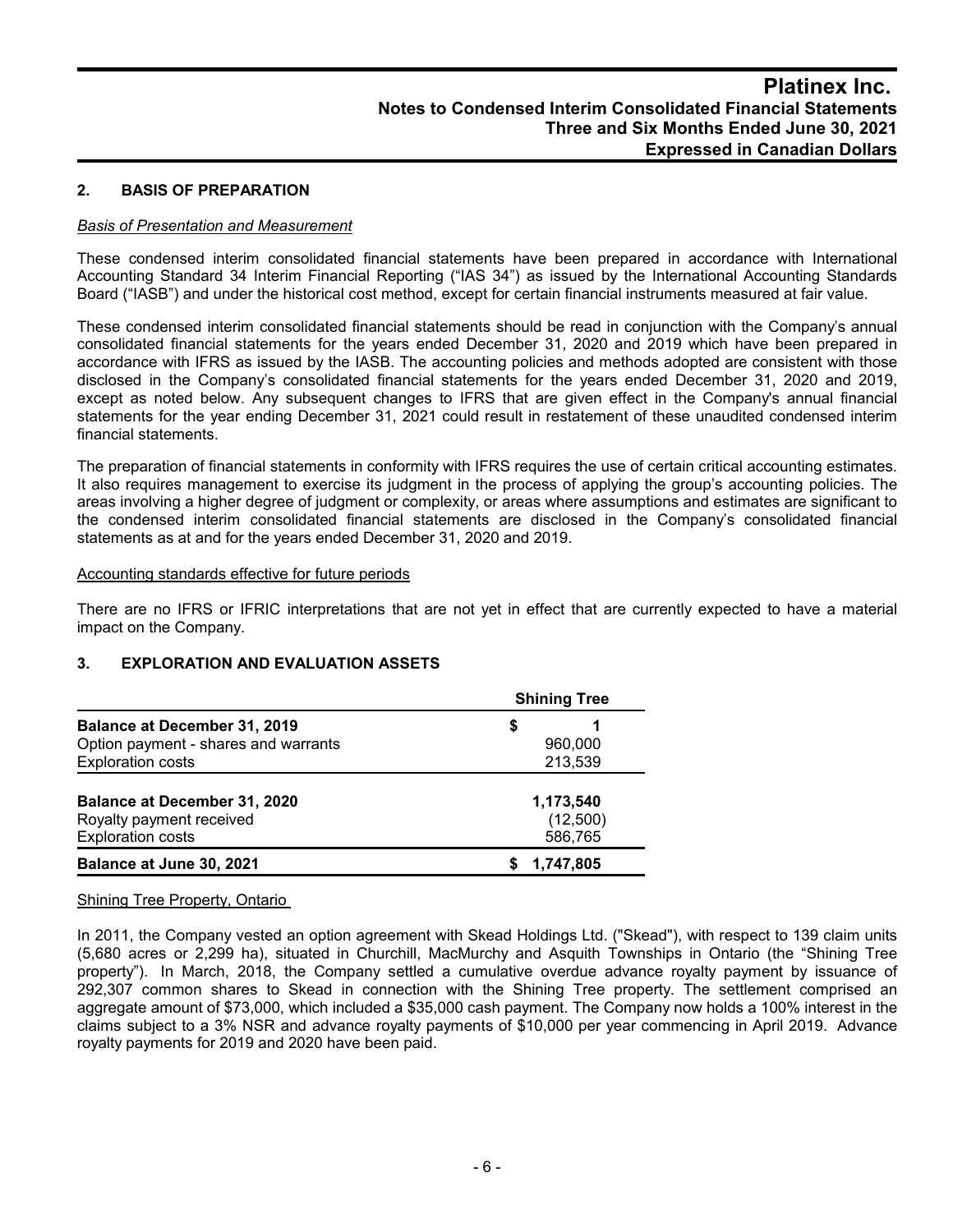# **3. EXPLORATION AND EVALUATION ASSETS (Continued)**

#### Shining Tree Property, Ontario (continued)

Further Platinex may eliminate the requirement for future advance royalty payments by making a one-time advance royalty payment of \$100,000. Two thirds of the 3% NSR may be reduced by payment of: \$75,000 for each one-quarter percent for the first one-half percent; \$150,000 for each one-quarter percent for the second one-half percent; \$250,000 for each one-quarter percent for the third one-half per cent, and; \$400,000 for each one-quarter percent for the final one-half percent (\$1.75 million in aggregate). If Skead wishes to sell the residual royalty interest the Company retains a right of first refusal to purchase the NSR. On May 10, 2012, the Company acquired a lease (40 acres, 16 ha) from Gary John McBride for 200,000 shares of the Company. The lease is central to the Shining Tree property.

The Company entered into two agreements in August 2016 and a further five agreements in November 2016, January 2017, March 2017, April 2017 and June 2017 and staked claims in December 2016 which significantly expanded the size and potential of its Shining Tree gold property. Platinex has entered into an option agreement with Skead and Ashley Gold Mines Limited, with respect to certain claims situated in Churchill, MacMurchy and Asquith Townships, in Ontario. Platinex has the right to acquire a 100% interest in the 54 claim units and a 50% interest in a further 8 claim units (991 ha or 2,480 acres), subject to a 2% NSR, by issuing 200,000 shares of Platinex (issued in 2016), and by making cash payments (or share equivalent) of \$95,000 and by incurring property expenditures of \$500,000 during the ensuing four-year period to August 17, 2020 (the "Skead-Ashley option"). The Skead-Ashley option was in arrears by \$30,000 (subsequently settled, see below). Platinex also entered into an agreement with two prospectors to purchase a 100% interest in four claims comprising 20 claim units (320 ha or 800 acres) in Churchill, MacMurchy and Asquith Townships, in Ontario by issuing 400,000 shares of Platinex (issued in 2016). Platinex subsequently entered into five agreements with one prospector to purchase a 100% interest in: ten claims comprising 70 claim units (1,120 ha or 2,800 acres) for 398,000 shares on November 3, 2016 (issued in 2016); four claims comprising 43 claim units (688 ha. or 1,720 acres) for 71,429 shares on January 25, 2017; eight claims comprising 96 claim units (1,536 ha or 3,840 acres) for 86,705 shares on March 30, 2017; 21 claims comprising 267 claim units (4,272 ha or 10,680 acres) for 391,250 shares on April 20, 2017 and 9 claims comprising 127 claim units (2,032 ha or 5,080 acres) for \$5,000 and 436,190 shares on June 20, 2017. Platinex also staked claims comprising 45 claim units (720 ha or 1,800 acres). Six claim units were subsequently included in the Skead Agreement. On December 12, 2017, the Company issued 138,888 shares to Skead and Ashley Gold Mines Limited to satisfy a portion of a \$25,000 option payment on the Skead-Ashley option.

In January and March 2019, the following amendments were made to the Skead-Ashley option agreement:

- (i) The \$25,000 option in arrears was increased to \$30,000 and due on January 18, 2019 through the issuance of shares (issued);
- (ii) Final option payment of \$30,000 (payable in cash) due August 1, 2019; (amended see below)
- (iii) Year 3 expenditures of \$150,000 due on or before August 17, 2020; (amended see below)
- (iv) Year 4 expenditures of \$200,000 due on or before August 17, 2021. (amended see below)

On April 12, 2019, the Company closed a transaction for the assignment of its ownership rights, under an option agreement with Skead and Ashley Gold Mines Limited with respect to a 50% interest in claim L4212960, to Goldeye Explorations Ltd., a subsidiary of Treasury Metals Inc. The terms include proceeds of \$25,000 received in cash and a 1% NSR royalty on 50% of the claim. The residual requirements of Platinex under the Skead-Ashley option were accordingly amended to:

- (i) Final option payment of \$28,000 (paid);
- (ii) Year 3 expenditures of \$140,000 due on or before August 17, 2020; (waived)
- (iii) Year 4 expenditures of \$186,667 due on or before August 17, 2021.(completed)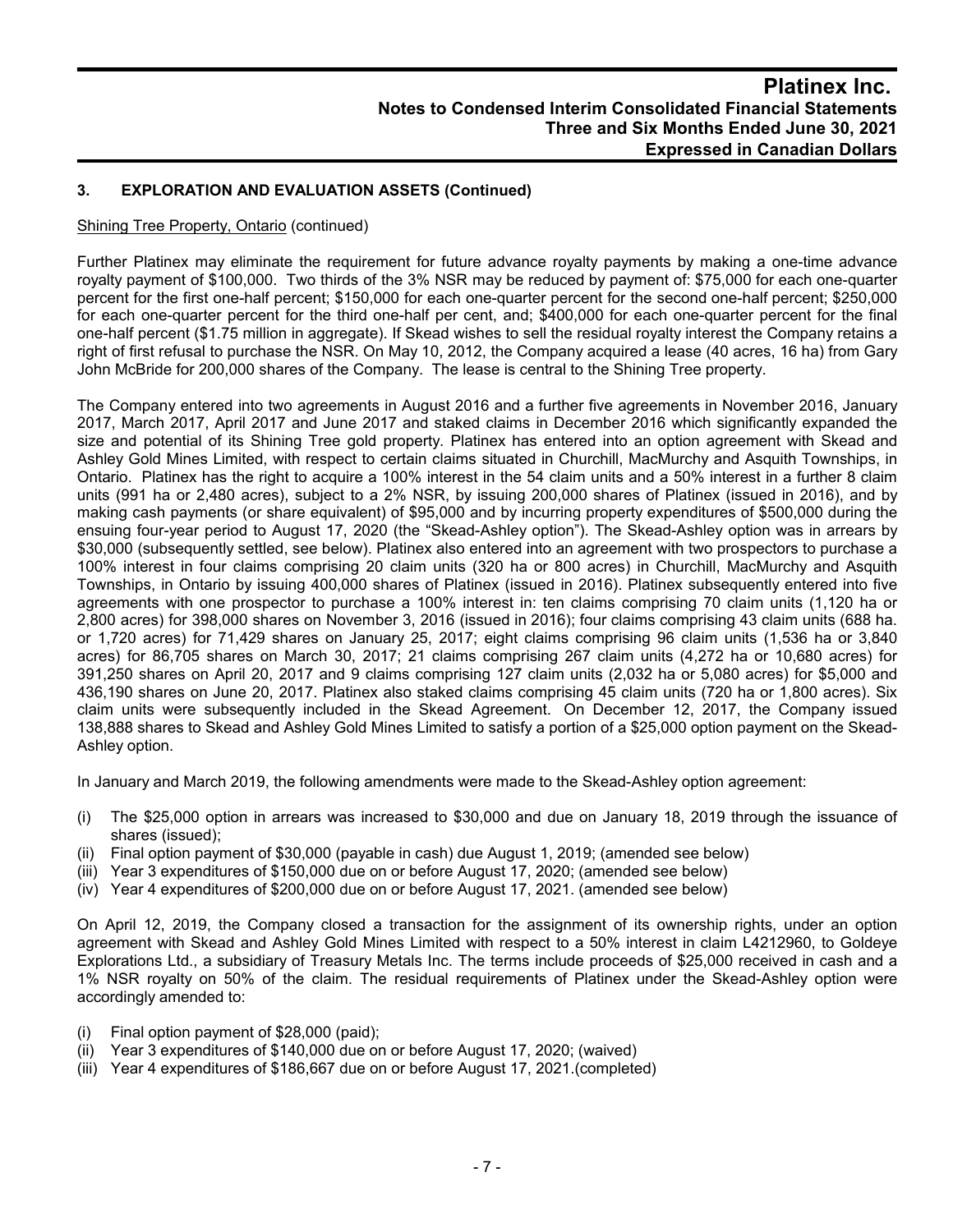# **3. EXPLORATION AND EVALUATION ASSETS (Continued)**

#### Shining Tree Property, Ontario (continued)

On October 28, 2019, the Company announced that it had entered into two Letters of Intent to acquire two prospective claim groups adjoining its Shining Tree property in Churchill and MacMurchy Townships, Ontario.

The first Letter of Intent ('LOI') with Skead is with respect to 19 cell claims and one fractional claim. It is intended to include these claims in an existing royalty agreement (3% NSR) with Skead and to provide Skead with staking costs of approximately \$1,000. The LOI also calls for the inclusion of two legacy claims held solely by Platinex in the Skead royalty agreement. Platinex is currently renegotiating terms to include more claim units in the agreement with Skead, but exclude the two legacy claims held by Platinex.

The second LOI with a partnership represented by Joe B. Hinzer involves 8 cell claims in Churchill Township. This LOI contemplates entering into a definitive agreement to acquire 100% interest in the Dirks-Hinzer Property subject to an agreed royalty, reimbursement for past exploration and completion of a favourable due diligence by Platinex. Terms are being negotiated whereby Platinex would provide a purchase payment of shares of Platinex for the 8 cell unit property, include up to a 2% NSR and undertake to do further exploration on the property.

For the year ended December 31, 2019, the Company assessed the impairment indicators under IFRS 6 and has recorded a write-down of \$96,723 due to the lack of budgeted resources available and committed to the property.

On July 24, 2020, the Company announced that pursuant to the terms of the mining investment agreement (the "Purchase Agreement") dated July 15, 2020 between the Company, Treasury Metals Inc. ("Treasury") and its whollyowned subsidiary Goldeye Explorations Limited, the Company has acquired an aggregate of 208 unpatented mining claims located in the Shining Tree District, Northern Ontario (the "Mining Claims") and three net smelter royalties (the "Royalties").

In consideration for acquiring the Mining Claims and the Royalties (the "Acquisition"), Platinex issued to Treasury 12,500,000 common shares ("Consideration Shares") of Platinex and 5,000,000 non-transferable common share purchase warrants ("Consideration Warrants") of Platinex. Each Consideration Warrant entitles Treasury to purchase one common share of Platinex at a price of \$0.05 per share for a period of 24 months from the date of issue. If Treasury exercises the Consideration Warrants on or before September 1, 2020, it will receive an additional nontransferable common share purchase warrant (a "Secondary Warrant") for each Consideration Warrant exercised. Each Secondary Warrant entitles the holder to purchase one common share of Platinex at a price of \$0.20 per share for a period of 24 months from the date of the closing of the Acquisition. The Secondary Warrants provide that Treasury shall not exercise the Secondary Warrants if such exercise would result in it owning 20% or more of the issued and outstanding common shares of Platinex.

The Consideration Shares were valued at \$750,000 based on the share price on July 15, 2020. The Consideration Warrants issued were assigned an aggregate fair value of \$210,000 using the Black-Scholes option pricing model with the following assumptions: share price of \$0.06, dividend yield 0%, expected volatility 194%, risk-free rate of return 0.27% and expected life of 2 years.

The parties have agreed that the Consideration Shares will be placed in a voluntary escrow agreement, with 25% (3,125,000 Consideration Shares) to be released on the 12<sup>th</sup>, 15<sup>th</sup>, 18<sup>th</sup> and 24<sup>th</sup> month anniversaries of the closing of the Acquisition. Treasury has agreed to support and vote for the recommendations of the Company's management at all shareholder meetings of the Company held during the time that the Consideration Shares are held in escrow. As at December 31, 2020, 12,500,000 Consideration Shares were held in escrow.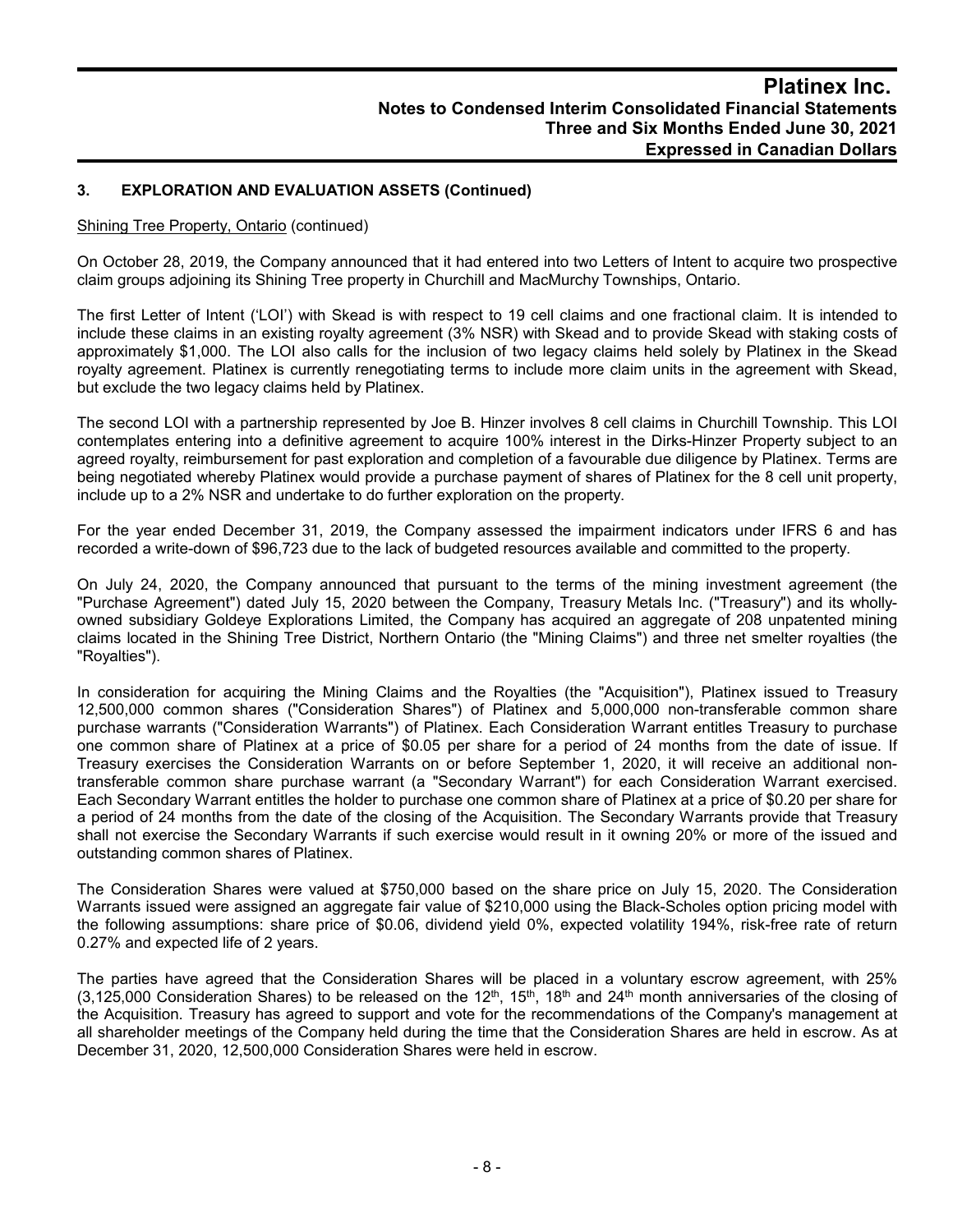# **3. EXPLORATION AND EVALUATION ASSETS (Continued)**

#### Shining Tree Property, Ontario (continued)

The Royalties consist of a 100% interest in three royalty agreements, consisting of (i) a 2% net smelter royalty in respect of the Sonia-Puma Property held by Minera Goldeye Chile Limitada (which has been acquired by Newmont Goldcorp); (ii) a 1% net smelter royalty in respect of nine mineral claims forming part of the McFaulds Lake Project held by AurCrest Resources Inc.; and (iii) a 2% net smelter royalty in respect of 29 mineral claims located in MacMurchy Township, Ontario held by Golden Harp Resources Inc.

Pursuant to the terms of the Purchase Agreement, Treasury has agreed to exercise a minimum of 3,000,000 Consideration Warrants on or before September 1, 2020. Prior to September 1, 2020, Treasury exercised 3,000,000 Consideration Warrants for proceeds of \$150,000, and the 3,000,000 common shares were issued to Treasury in November 2020. In connection with the exercise of the Consideration Warrants, 3,000,000 Secondary Warrants were issued to Treasury. The 3,000,000 Secondary Warrants were assigned an aggregate fair value of \$129,000 using the Black-Scholes option pricing model with the following assumptions: share price of \$0.06, dividend yield 0%, expected volatility 202%, risk-free rate of return 0.24% and expected life of 1.87 years. The value of the Secondary Warrants was included in share capital as share issue costs. Treasury has the right to participate in future financings which may be conducted by Platinex in order to allow it to maintain its pro rata equity interest in Platinex for a period of 24 months from the closing of the Acquisition. The Purchase Agreement also provides Treasury with the right to appoint one nominee to the board of directors of Platinex for a period of two years.

On August 14, 2020, Skead Holdings Ltd and Ashley Gold Mines Limited waived the requirement for Platinex to conduct and file \$140,000 of assessment work prior to August 17, 2020. On December 4, 2020, Skead-Ashley accepted that the Year 4 expenditures had been incurred which resulted in the vesting of the option and the claims were duly registered in Platinex's name.

# **4. LOAN PAYABLE**

In May 2020, the Company received a government guaranteed loan of \$40,000 to help with operating costs during COVID-19. The loan is interest-free until December 31, 2022. 25% of the loan amount is eligible for forgiveness provided that the Company pays back 75% of the loan on or before December 31, 2022. If the Company does not repay the loan by December 31, 2022, the loan may be converted into a 3-year term loan at an interest rate of 5%.

# **5. SHARE CAPITAL**

a) Authorized: Unlimited number of common shares.

b) Issued:

|                                                                                                                      | Number of<br>common shares |    | Amount                           |
|----------------------------------------------------------------------------------------------------------------------|----------------------------|----|----------------------------------|
| Balance, December 31, 2019<br>Common share issuances (i)(ii)<br>Warrants valuation (i)(ii)                           | 101,514,927<br>1,100,000   | \$ | 8,272,886<br>33,000<br>(11,000)  |
| <b>Balance, June 30, 2020</b>                                                                                        | 102,614,927                | S. | 8,294,886                        |
| Balance, December 31, 2020<br>Common shares issued for the exercise of warrants (iii)<br>Value of warrants exercised | 155,810,598<br>844.000     |    | \$10,525,580<br>52,200<br>21,619 |
| <b>Balance, June 30, 2021</b>                                                                                        | 156,654,598                |    | \$10,599,399                     |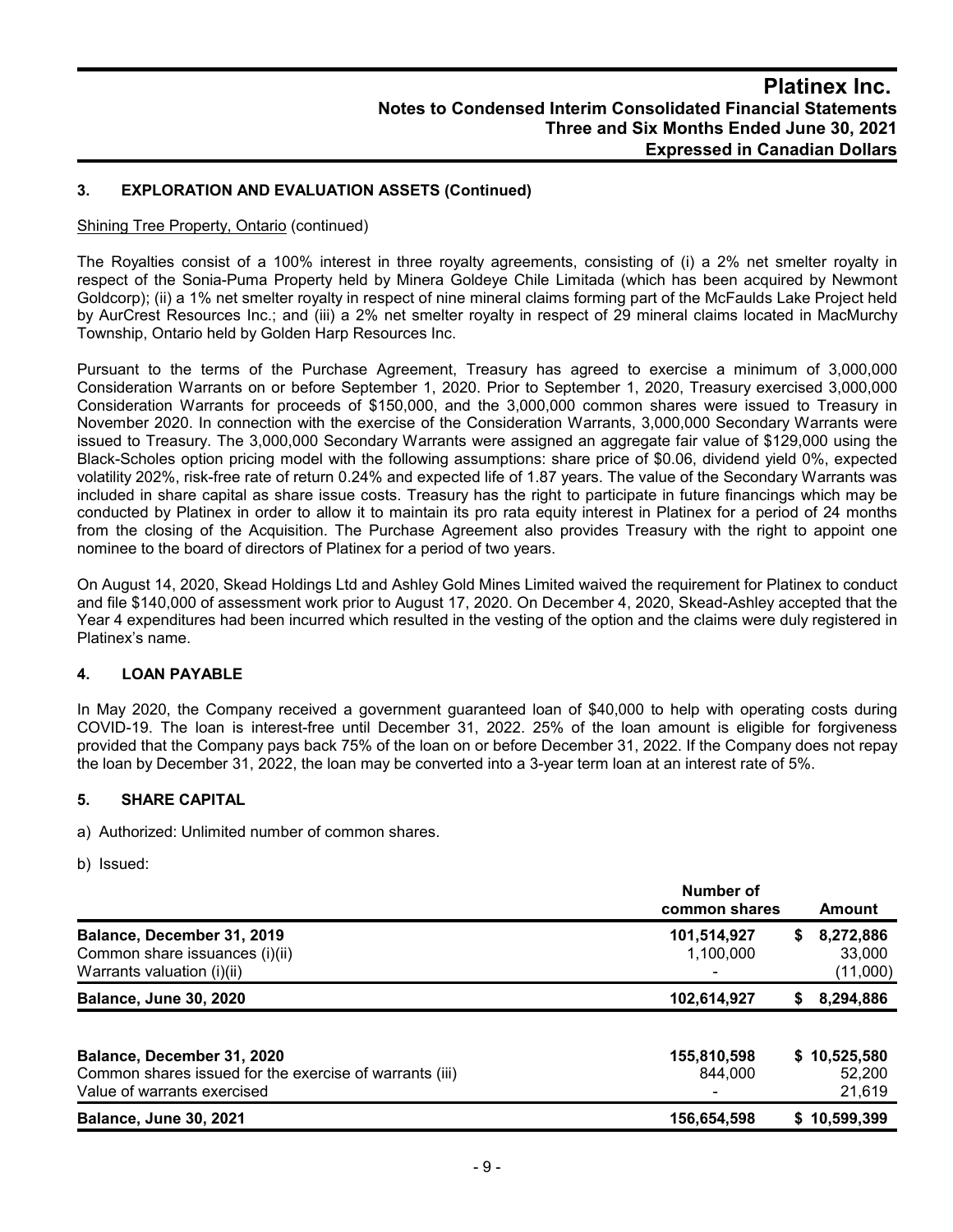#### **5. SHARE CAPITAL (Continued)**

#### **For the period ended June 30, 2020**

(i) On January 28, 2020, the Company completed a second interim closing of its non-brokered private placement of 700,000 units for aggregate gross proceeds of \$21,000. Each unit consisted of one common share and one common share purchase warrant. Each warrant entitles the holder to acquire one common share at an exercise price of \$0.075 for a period of 24 months from issuance.

The relative fair value of the warrants issued was \$7,000 using the Black-Scholes option pricing model with the following assumptions: dividend yield 0%, expected volatility 164%, risk-free rate of return 1.48% and expected life of 2 years.

(ii) On March 3, 2020, the Company completed the final closing of its non-brokered private placement of 400,000 units for aggregate gross proceeds of \$12,000. Each unit consisted of one common share and one common share purchase warrant. Each warrant entitles the holder to acquire one common share at an exercise price of \$0.075 for a period of 24 months from issuance.

The relative fair value of the warrants issued was \$4,000 using the Black-Scholes option pricing model with the following assumptions: dividend yield 0%, expected volatility 152%, risk-free rate of return 0.97% and expected life of 2 years.

#### **For the period ended June 30, 2021**

- (iii) During the six months ended June 30, 2021, 844,000 warrants were exercised for gross proceeds of \$52,200.
- c) Commitment to issue shares:

During the year ended December 31, 2018, the Company entered into an agreement to settle a portion of consulting fees in common shares of the Company. As at June 30, 2021, the amount to be settled was \$59,679 and is included in accounts payable and accrued liabilities.

## **6. WARRANTS**

The following table reflects the continuity of warrants for the periods ended June 30, 2021 and 2020:

|                                                       | Number of<br>warrants                  | <b>Weighted average</b><br>exercise price (\$) |  |
|-------------------------------------------------------|----------------------------------------|------------------------------------------------|--|
| Balance, December 31, 2019<br>Granted (note 5(i)(ii)) | 24,604,832<br>1,100,000                | 0.14<br>0.075                                  |  |
| <b>Balance, June 30, 2020</b>                         | 25,704,832                             | 0.14                                           |  |
| Balance, December 31, 2020<br>Exercised<br>Expired    | 62,954,934<br>(844,000)<br>(4,583,000) | 0.11<br>0.06<br>0.10                           |  |
| <b>Balance, June 30, 2021</b>                         | 57,527,934                             | 0.12                                           |  |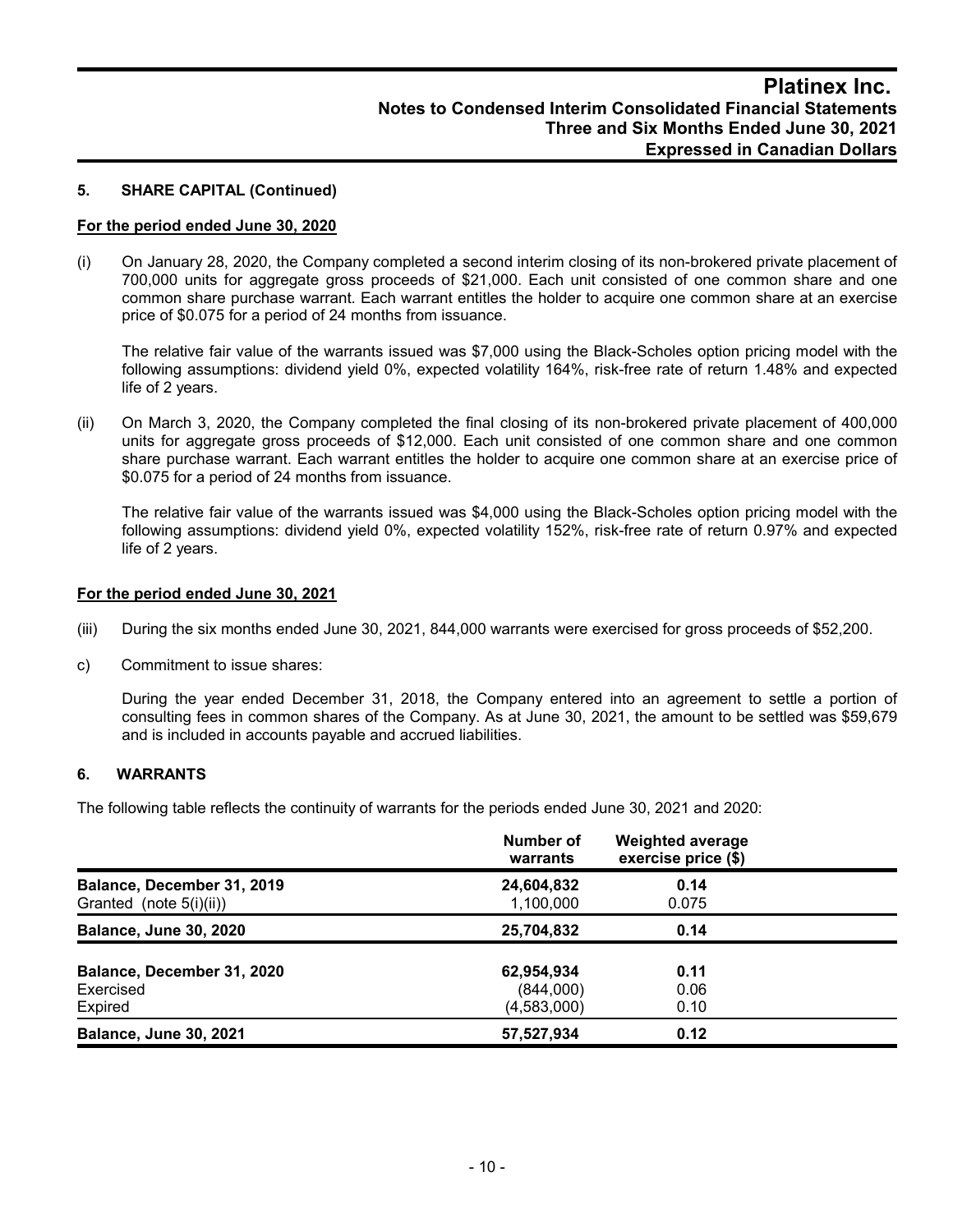### **6. WARRANTS (Continued)**

The following table reflects the warrants issued and outstanding as of June 30, 2021:

| Date of Expiry    | <b>Number of warrants</b><br>outstanding | <b>Exercise</b><br>price(\$) |  |
|-------------------|------------------------------------------|------------------------------|--|
| July 15, 2021     | 116,800                                  | 0.05                         |  |
| August 26, 2021   | 3,333,332                                | 0.075                        |  |
| November 15, 2021 | 12,000,000                               | 0.15                         |  |
| November 25, 2021 | 3,938,500                                | 0.20                         |  |
| January 28, 2022  | 700,000                                  | 0.075                        |  |
| March 3, 2022     | 400,000                                  | 0.075                        |  |
| June 30, 2022     | 408.800                                  | 0.075                        |  |
| July 15, 2022     | 11,443,333                               | 0.075                        |  |
| July 15, 2022     | 2.000.000                                | 0.05                         |  |
| July 15, 2022     | 3,000,000                                | 0.20                         |  |
| December 31, 2022 | 5,715,169                                | 0.10                         |  |
| January 9, 2023   | 750,000                                  | 0.24                         |  |
| August 24, 2023   | 13,722,000                               | 0.10                         |  |
|                   | 57,527,934                               | 0.12                         |  |

# **7. STOCK OPTIONS**

In October 2005, the Company's Board of Directors approved a stock option plan. Under the terms of the Company's stock option plan, a maximum of 10% of the then issued and outstanding common shares are reserved for issuance to the Company's directors, officers, employees and eligible consultants. The stock option plan was approved by the Company's non-participatory shareholders on May 24, 2006 and is re-approved each successive year at the Annual General Meeting.

The following table reflects the continuity of stock options for the periods ended June 30, 2021 and 2020:

|                                                    | Number of<br>stock options | <b>Weighted average</b><br>exercise price (\$) |
|----------------------------------------------------|----------------------------|------------------------------------------------|
| Balance, December 31, 2019<br>Expired              | 8,250,000<br>(650,000)     | 0.07<br>0.08                                   |
| <b>Balance, June 30, 2020</b>                      | 7,600,000                  | 0.07                                           |
| Balance, December 31, 2020<br>Granted (i)(ii)(iii) | 9,875,000<br>3,775,000     | 0.08<br>0.08                                   |
| <b>Balance, June 30, 2021</b>                      | 13,650,000                 | 0.08                                           |

(i) On February 18, 2021, the Company granted stock options to purchase 3,125,000 common shares at \$0.08 per share to a senior officer, directors and consultants. The options will expire on February 18, 2026. The options vested immediately and were valued at their grant date fair value of \$0.052 per option for a total of \$2,650 using the Black-Scholes option pricing model with the following assumptions: expected dividend yield of 0%; expected volatility of 179%; share price of \$0.055; exercise price of \$0.08; risk-free interest rate of 0.59% and an expected life of 5 years.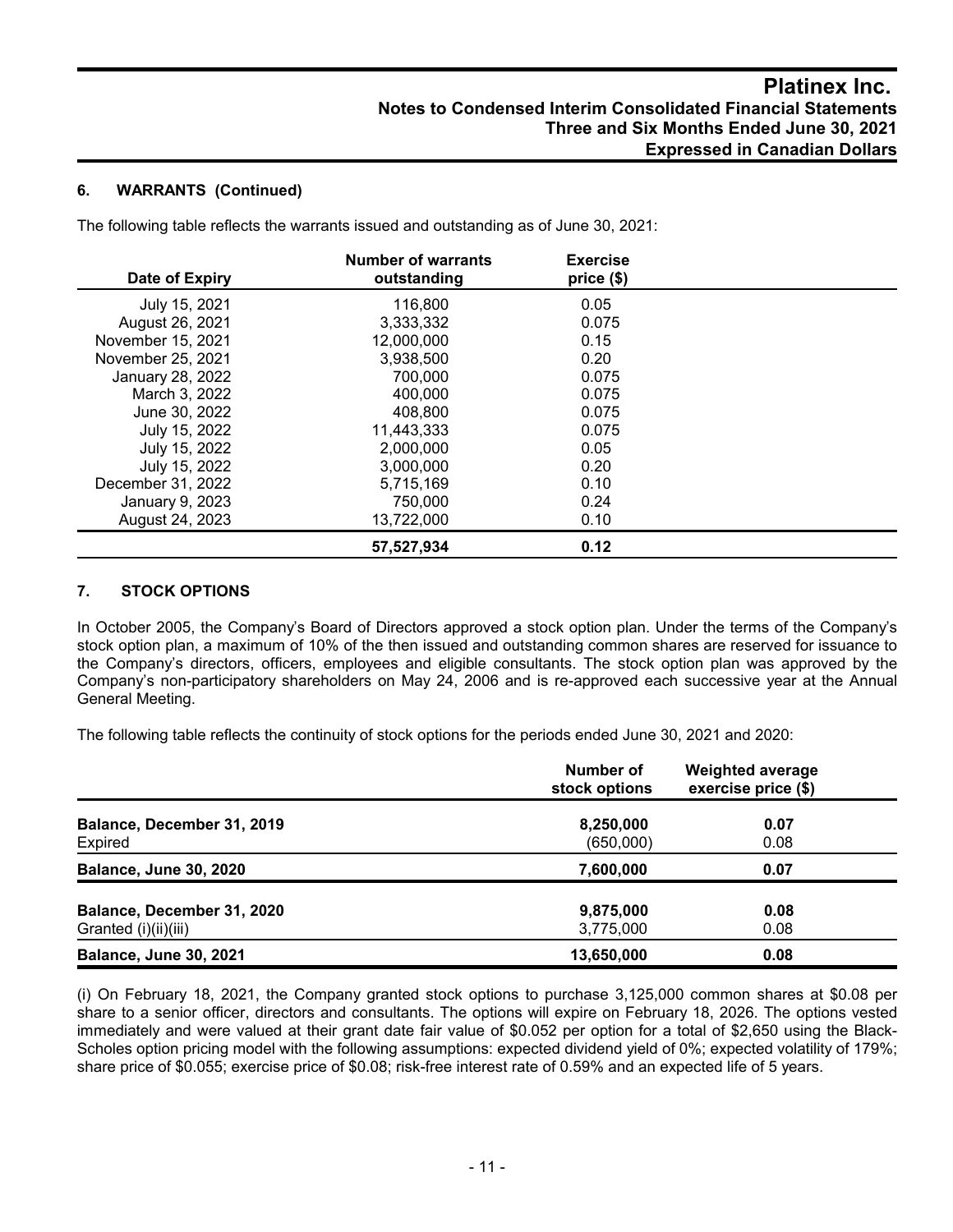# **7. STOCK OPTIONS (Continued)**

(ii) On February 22, 2021, the Company granted stock options to purchase 50,000 common shares at \$0.055 per share to a director. The options will expire on February 22, 2026. The options vested immediately and were valued at their grant date fair value of \$0.053 per option for a total of \$2,650 using the Black-Scholes option pricing model with the following assumptions: expected dividend yield of 0%; expected volatility of 179%; share price of \$0.055; exercise price of \$0.055; risk-free interest rate of 0.67% and an expected life of 5 years.

(iii) On March 29, 2021, the Company granted stock options to purchase 600,000 common shares at \$0.07 per share to an advisor and a consultant. The options will expire on March 29, 2026. The options vested immediately and were valued at their grant date fair value of \$0.057 per option for a total of \$34,200 using the Black-Scholes option pricing model with the following assumptions: expected dividend yield of 0%; expected volatility of 177%; share price of \$0.06; exercise price of \$0.07; risk-free interest rate of 0.97% and an expected life of 5 years.

The following table reflects the Company's stock options outstanding and exercisable as at June 30, 2021:

| <b>Expiry date</b> | <b>Options</b><br>outstanding | <b>Options</b><br>exercisable | <b>Exercise</b><br>price (\$) | Weighted<br>average<br>remaining<br>contractual life<br>(years) |  |
|--------------------|-------------------------------|-------------------------------|-------------------------------|-----------------------------------------------------------------|--|
| September 7, 2021  | 550,000                       | 550,000                       | 0.05                          | 0.19                                                            |  |
| September 18, 2022 | 1,700,000                     | 1,700,000                     | 0.10                          | 1.22                                                            |  |
| August 1, 2023     | 1,200,000                     | 1,200,000                     | 0.07                          | 2.09                                                            |  |
| August 17, 2023    | 100,000                       | 100,000                       | 0.07                          | 2.13                                                            |  |
| April 23, 2024     | 200,000                       | 200,000                       | 0.05                          | 2.82                                                            |  |
| November 1, 2024   | 1,000,000                     | 1,000,000                     | 0.05                          | 3.34                                                            |  |
| July 24, 2025      | 3,175,000                     | 3,175,000                     | 0.085                         | 4.07                                                            |  |
| August 14, 2025    | 200.000                       | 200,000                       | 0.07                          | 4.13                                                            |  |
| August 17, 2025    | 300,000                       | 300,000                       | 0.07                          | 4.13                                                            |  |
| September 2, 2025  | 650,000                       | 650,000                       | 0.06                          | 4.18                                                            |  |
| October 8, 2025    | 800,000                       | 400.000                       | 0.065                         | 4.28                                                            |  |
| February 18, 2026  | 3,125,000                     | 3.125.000                     | 0.08                          | 4.64                                                            |  |
| February 22, 2026  | 50,000                        | 50,000                        | 0.055                         | 4.65                                                            |  |
| March 29, 2026     | 600,000                       | 600,000                       | 0.070                         | 4.75                                                            |  |
|                    | 13,650,000                    | 13,250,000                    | 0.08                          | 3.48                                                            |  |